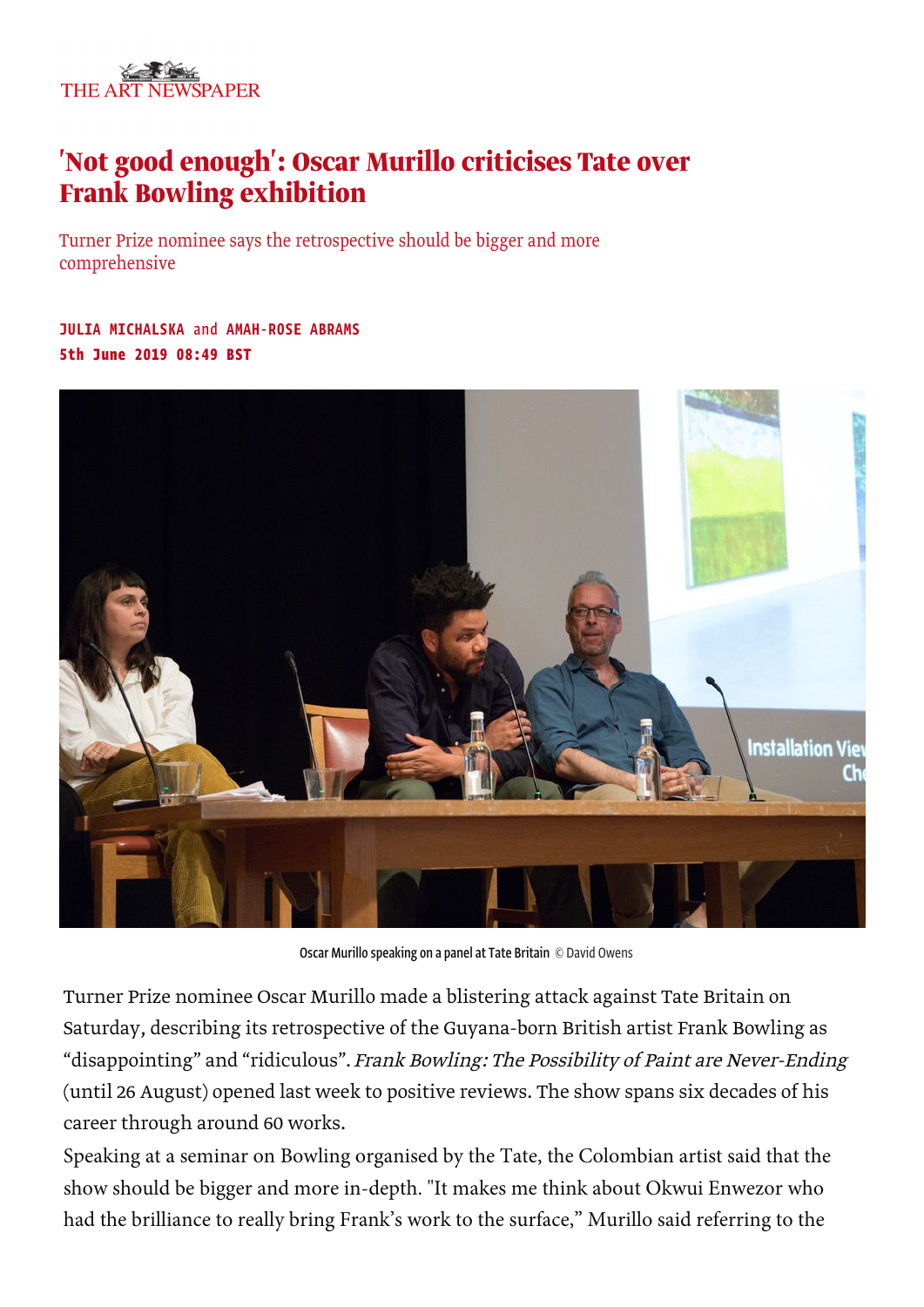late curator's 2017 exhibition Mappa Mundi on Bowling at Haus der Kunst in Munich where he was director. "I'm really disappointed, the Tate has done a ridiculous job in really trying to rescue a situation that is embarrassing [Bowling has not had a major UK show before]." Murillo expounded on those comments on The Art Newspaper Podcast, released on Friday, saying that he's "not having a go" at any single individual or curator but at the "structural system" and at "the lack of discourse and depth around [Bowling's] work". He added: "I say these things completely unfiltered because [...] I think the artist deserves to be recognised and to be given a broader platform. The institution is using tokenism and instrumentalising the moment to highlight this artist, but is also incredibly failing at it."

Responding to Murillo's criticism that the show fails to sufficiently address Bowling's heritage, Elena Crippa, the curator of the exhibition, said: "All his life—through his work and his writing— [Bowling] rejected being categorised or pinned down as being either a black artist belonging to the Windrush generation or anything else. And I truly believe that what the work does is speak about multiplicity, and the beautiful works, produced over six decades, do the work themselves."

Alex Farquharson, the director of Tate Britain said in a email to The Art Newspaper after the event that: "We welcome views from all our visitors and especially other artists. Frank Bowling has always refused to be defined by restrictive labels and has pursued forms of expression which are nuanced and open-ended. We worked closely with the artist throughout the process of making this major exhibition, a comprehensive survey of his artistic career which speaks to his rich, transatlantic life history spanning London, New York and Guyana."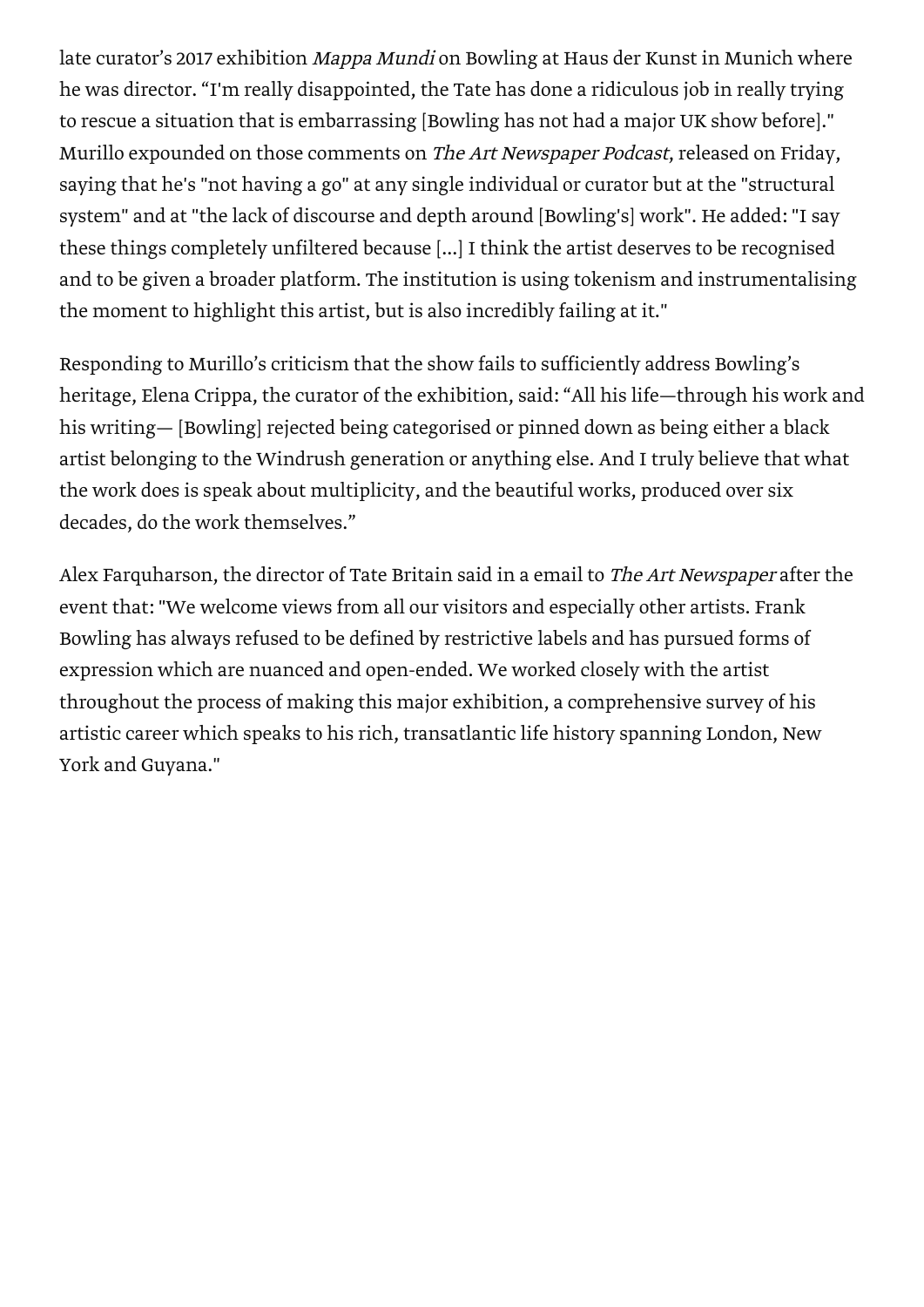

Frank Bowling's exhibition at Tate Britain, The Possibilities of Paint are Never-Ending © David Owens

Born in British Guyana, South America, in 1934, Bowling moved to London when he was 19 years old as part of the mass migration to the UK from the Caribbean after the Second World War. After serving in the Royal Air Force, he eventually enrolled at the Royal College of Art where he studied alongside David Hockney and RJ Kitaj. He then split his time between London and New York where he became a teacher. However, despite having a solo show at the Whitney Museum of American art in New York in 1971 and being the first black artist to be elected a member of the Royal Academy, the 85-year old artist has never had a major UK show.

In a recent interview with the BBC, Bowling said: "I waited for such a long time for [the exhibition] to happen that when it was announced, I was told that it would be an exhibition that I wanted, but I quickly found out that once more the [difference in the] language between myself and people like the Tate. I hear one thing and they think they've said something else. It turns out it's going to be a Tate show and not mine." According to the BBC, Bowling said he wanted the show to focus purely on the formal aspects of his work rather than his life story and race. "There was a new thing that was sprung on me about black and Asian art in England, I don't know what black and Asian art is; I know what art is art."